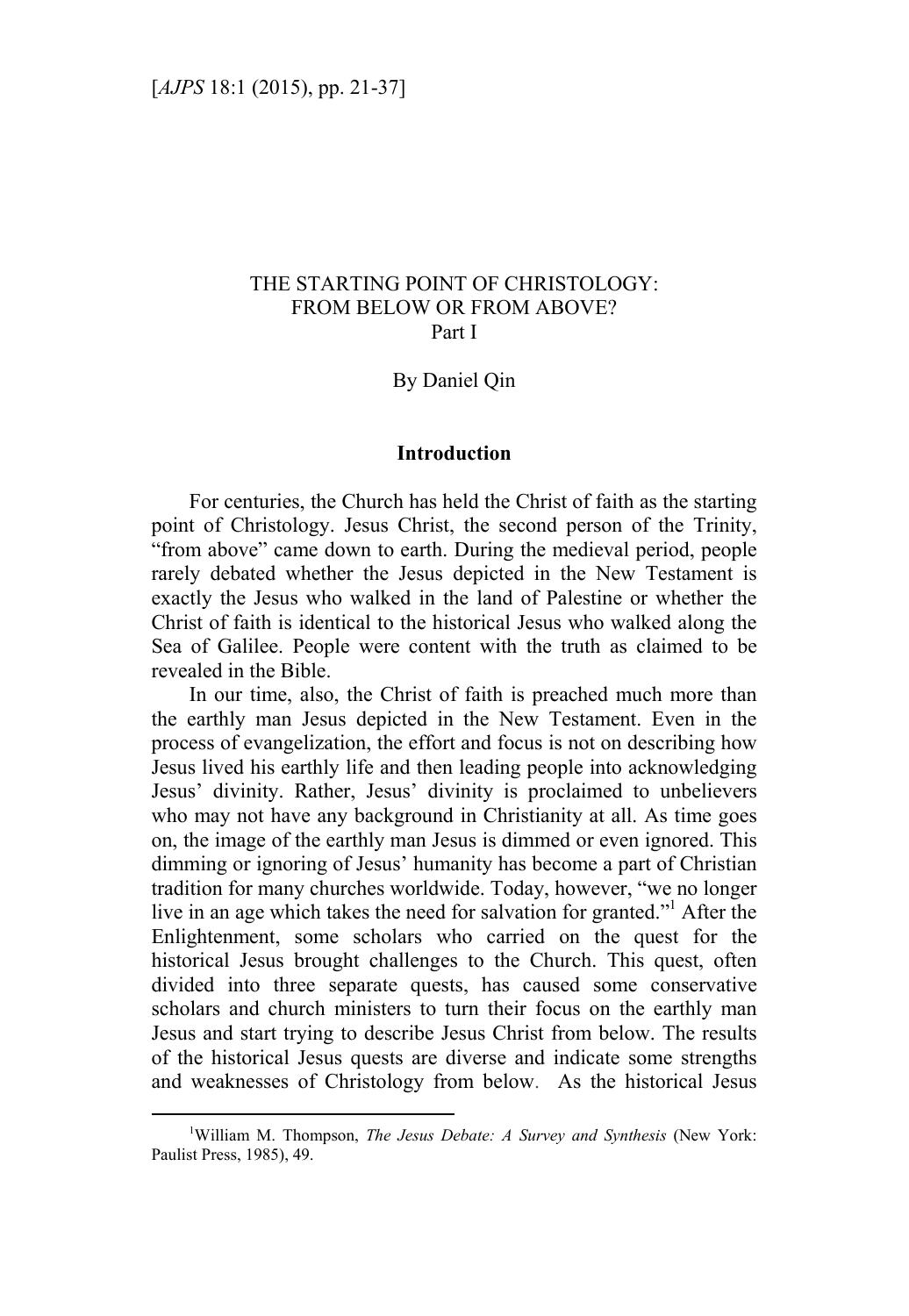quests and the from below approach arose, traditional scholars defended the from above approach. Thus, the debates on the starting point of Christology emerged and developed.

Jesus' first disciples initially knew the earthly man Jesus, and only after some time acknowledged him as the Son of God. Historically, the earthly man Jesus was the starting point of Christology. However, when both the historical Jesus and the Christ of faith were discovered and acknowledged, people were able to move between them from both directions. Both approaches, from below and the from above, have strengths and weaknesses, and they are not inherently contradictory. The search for an alternative approach indicates that integration of the two approaches is needed. Each approach has its own role and cannot be replaced by the other. Thus, in the contemporary context we can and we should use both approaches.

This paper's aim is to discuss the issue of the starting point of Christology: from below or from above. Part I of this paper will discuss both the arguments for and weaknesses of these two starting points. The historical Jesus quests are included due to their intertwined relationship with a genuine search for the historical Jesus. In Part II, I will explore and discuss scholars' searches for an alternative approach. After that, I will propose my solution for constructing Christology in the contemporary context and give a suggestion for the Christology of Chinese house churches.

## **The From Below Approach**

The from below approach has been advocated by scholars like Jon Sobrino and backed up by Dietrich Bonhoeffer's theology. They emphasize the practical benefits of this approach. Wolfhart Pannenberg upholds this approach by inputting cognitive insight. The quests for the historical Jesus heat up this approach by exerting great efforts toward discovering the historical Jesus.

### The Quests for the Historical Jesus

The quests for the historical Jesus were launched and carried on mainly by liberal scholars.<sup>2</sup> Results of these quests triggered some historical issues worth studying, pondering and responding to and in

 <sup>2</sup> <sup>2</sup>Evangelicals insisted on the historicity of Jesus, therefore, they were involved in the quests for the historical Jesus, and on many occasions, in reactions against the results of the liberals' studies.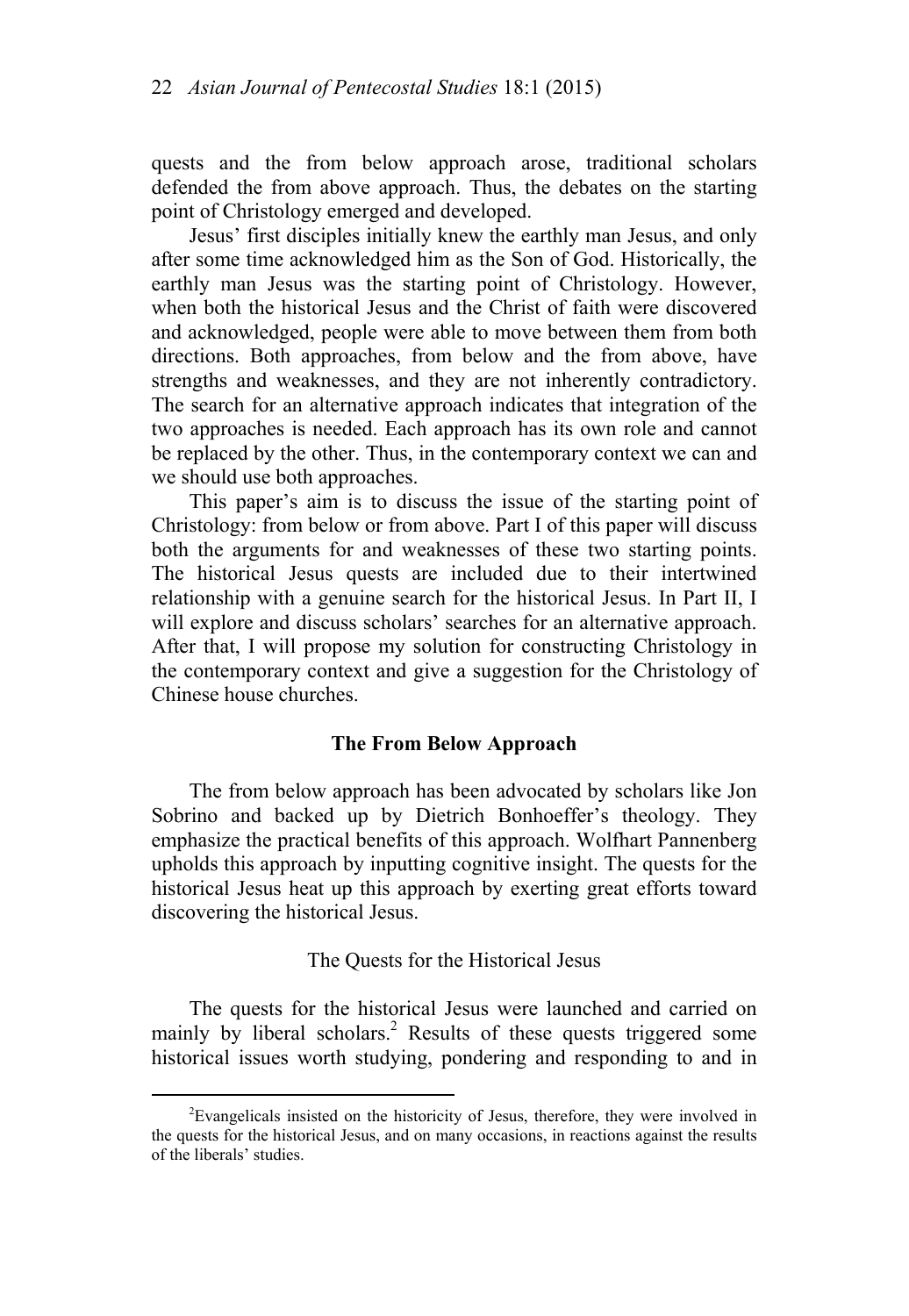some way reveal the strengths and weaknesses of the from below approach.

# *A Brief Overview of the Historical Jesus Quests*

Scholars engaged in the quests for the historical Jesus hold a suspicion about the difference between the identity of the historical Jesus and the Jesus Christ narrated in the New Testament and described by church doctrines. It is generally believed that so far there are three quests for the historical Jesus.

The first quest was initiated by Hermann Samuel Reimarus (1694- 1768) who claimed that the New Testament view of Jesus is not historical; rather, it is the false dogmatic interpretation of Jesus created by the early disciples and later church.<sup>3</sup> Considering miracles unacceptable, the early modern historical researchers including Reimarus proposed naturalism and rationalism against supernaturalism. Gregory W. Dawes elaborates David Friedrich Strauss (1808-74), whose famous book *Life of Jesus Critically Examined* was firstly published in 1835, stating, "much of what we find in the Gospel is neither history nor deception but 'myth' and needed to be interpreted accordingly . . . . The new message about Jesus was the product of the disciples' religious imagination, an imagination which clothed spiritual truths in narrative form."4

Albert Schweitzer (1875-1965), well-known for his book *The Quest of the Historical Jesus* (1906), is considered the person who ended the first quest. He claimed, "The historical investigation of the life of Jesus did not take its rise from a purely historical interest; it turned to the Jesus of history as an ally in the struggle against the tyranny of dogma."<sup>5</sup>

William M. Thompson noted the skepticism at the end of the first quest (early  $20<sup>th</sup>$  century). A number of factors converged and indicated that "a historical quest was neither possible nor desirable."6 Thompson further stated that redaction criticism and form criticism were two of the factors that undermined the possibility of reconstructing an accurate

 $\frac{1}{3}$ Hermann Samuel Reimarus, *Wolfenbuttel Fragments* (G. E. Lessing, 1774-78). Paraphrased in Thompson, *The Jesus Debate: A Survey and Synthesis*, 91. 4

Gregory W. Dawes, ed., *The Historical Jesus Quest* (Louisville: Westminster John Knox Press, 2000), 87, 89. Dawes in his own words elaborates Strauss's opinion. Cf. David Friedrich Strauss' *Apology*, n.p. and *Life of Jesus Critically Examined*, n.p. 5

Albert Schweitzer, *The Quest of the Historical Jesus* (New York: The Macmillan Company, 1961), 4.

 $6$ Ibid., 96.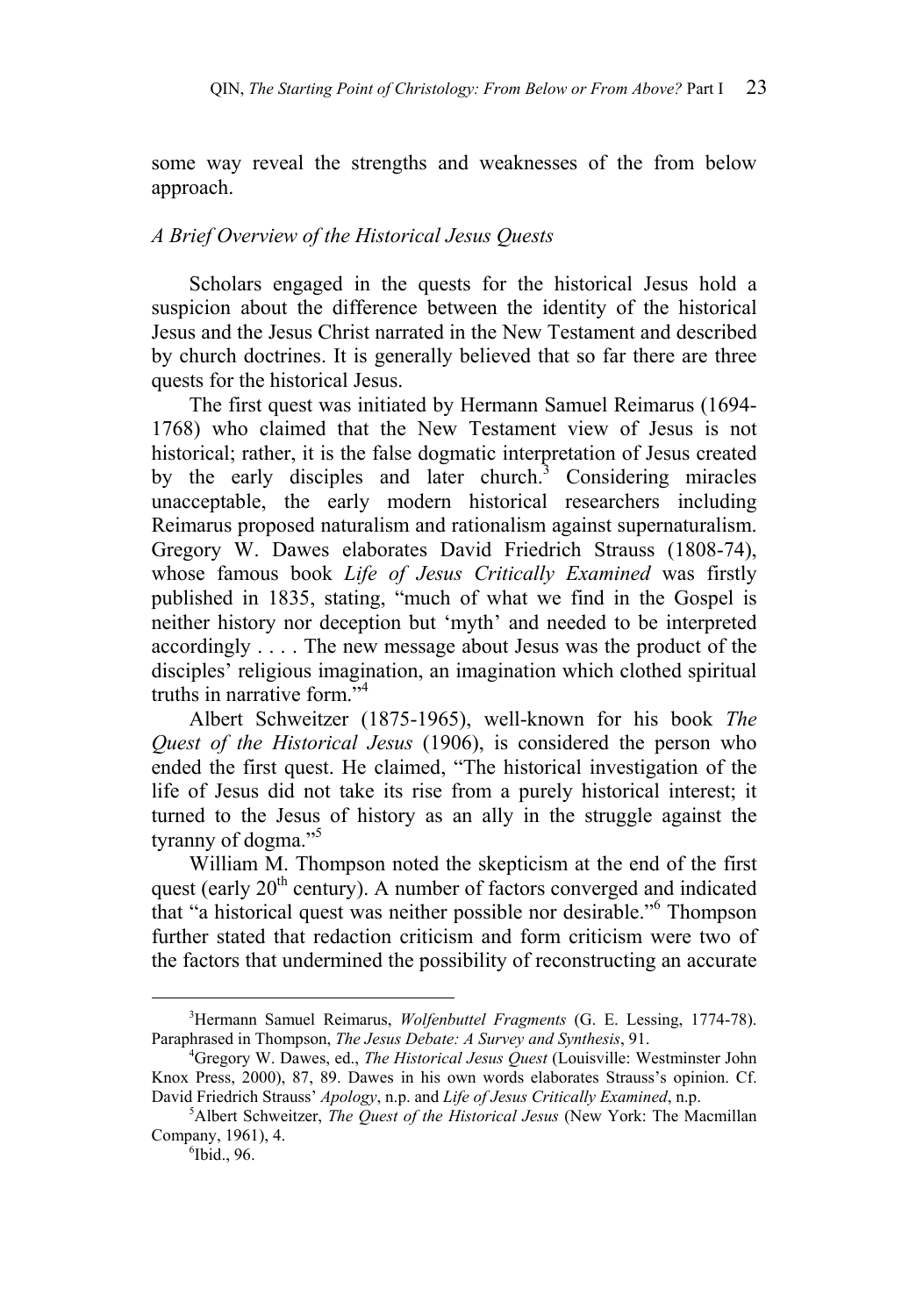historical Jesus. Ernst Käsemann (1906-98) is generally considered the initiator of the second quest which was begun when Käsemann delivered a lecture to a conference in 1953. Against the extreme downplaying of the historical dimension, Käsemann claimed, "[Primitive Christianity] is not minded to allow myth to take the place of history nor a heavenly being to take the place of the Man of Nazareth."<sup>7</sup> Käsemann invented the criterion of double dissimilarity, which says that a tradition ascribed to Jesus in the New Testament may be authentic if it is dissimilar to the typical tradition of first century Judaism or the early Christian Church because Jesus was unique in himself.

It is generally believed that from the 1950s we can see some works that are considered part of the third quest, although whether the third quest exists is open to dispute.<sup>8</sup> The results of the third quest are diverse. Clive Marsh summarizes in his own words Craig Evans' point on the presuppositions of the third quest: "a more positive assessment of the miracle traditions, a less negatively critical approach to the historical reliability of the canonical Gospels, and an absence of ideological interests."<sup>9</sup> Charles Wanamaker states,

While the Second Quest, begun by Käsemann, sought to provide a basis for connecting the teaching and activity of the historical Jesus to the figure of Christ as believed in the earliest Christian community, a number of recent studies have focused on the rediscovery of Jesus as a human figure within the social, economic, and political world of first century colonial Palestine.<sup>10</sup>

 $\frac{1}{7}$ Ernst. Käsemann, *Essays on New Testament Themes* (Naperville, IL: Alec R Allenson, 1964), 25. Quoted in Thompson, *The Jesus Debate: A Survey and Synthesis*, 99.

Clive Marsh, "Quests of the Historical Jesus in New Historicist Perspective," *Biblical Interpretation* 5, no. 4 (1997): 403.

<sup>&</sup>lt;sup>9</sup>Ibid., 405. Cf. Craig A. Evans, *Jesus and His Contemporaries: Comparative Studies* (Leiden: Brill Fiorenza, E. S. 1995), 8-12, 46.<br><sup>10</sup>Charles Wanamaker, "The Historical Jesus Today: A Reconsideration of the

Foundation of Christology," *Journal of Theology for Southern Africa* 94 (1996): 4.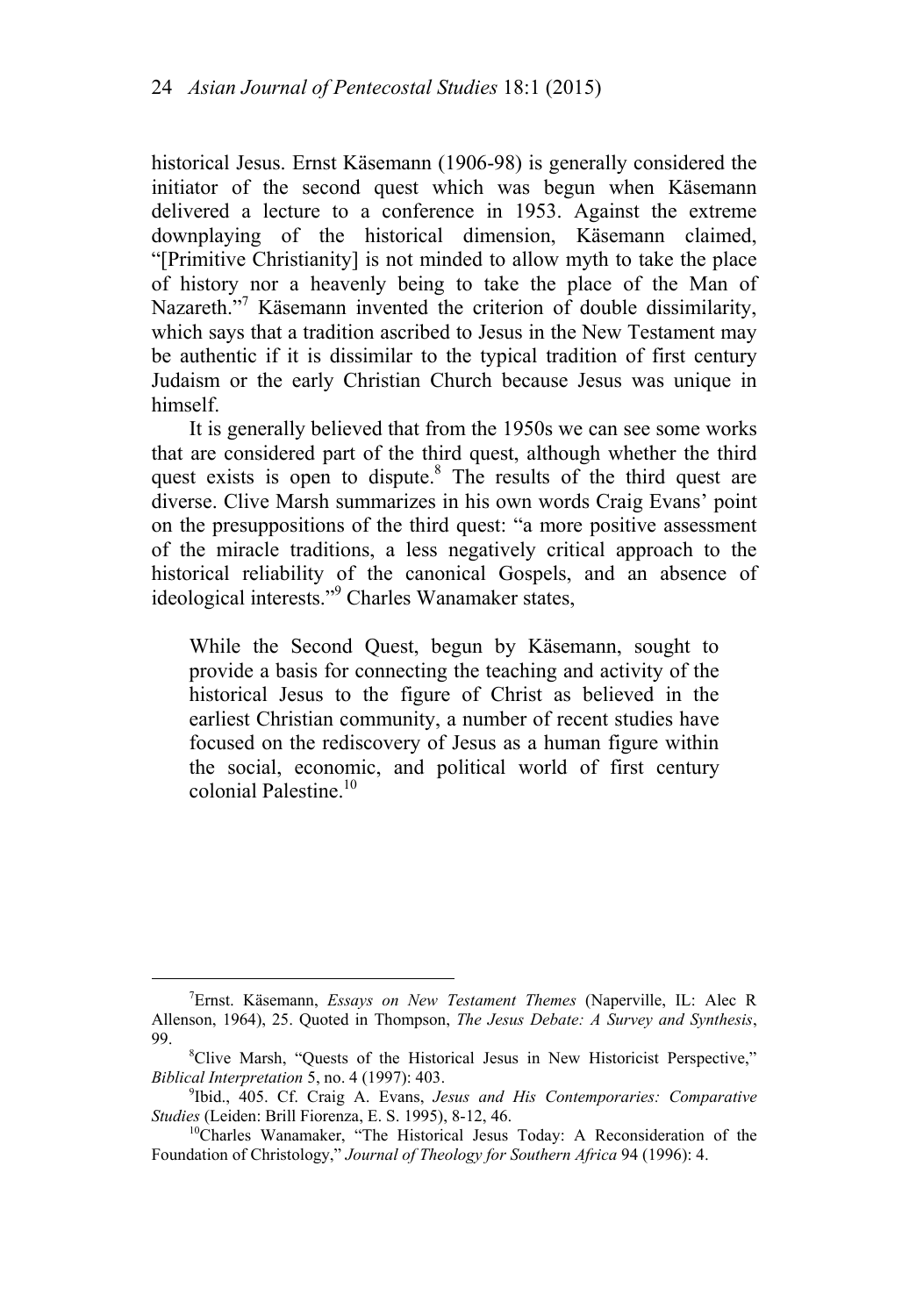These social, economic and political concerns are the main foci of the third quest.<sup>11</sup> However, the first two of the three presuppositions mentioned by Craig Evans favor the possibility of discovering a reliable account of the historical Jesus.

## *A Brief Reflection on the Historical Jesus Quests*

Although some of the results of the historical Jesus quests are famous at least in academic circles, they are criticized in many ways. The first quest "leads to the kind of violent misreading so amply documented in the liberal 'Quest for the Jesus of History': in a Jesus made after the image of the researcher himself."<sup>12</sup> Schweitzer stated plainly, "What it (the period of the older rationalism) is looking for is not the past, but itself in the past."13 The historical Jesus does not receive a genuine search in the first quest.

In the second quest, the famous double dissimilarity "presuppose that [Jesus'] 'authentic' teaching must be 'unique,' " however, Jesus of Nazareth was a Jew and his teaching would have touched his native religion Judaism, and the church's teaching would have related to his memory since the church grew up with it.<sup>14</sup> Although the principle of double dissimilarity is problematic, the genuine attitude toward the historicity of Jesus is a strength that offers to the from below approach.

The third quest has resulted in more objective portraits of Jesus, even though the portraits remain fragmentary and inadequate.<sup>15</sup> However, on the other hand, the possibility of having a reliable account of the historical Jesus enhances the approach of Christology from below. The third quest shows no ideological interests; rather, it looks for a Jesus as a social reformer. This indicates one of the weaknesses of the from below approach: the discovery of historical fact does not naturally lead to the Christ of faith.

<sup>&</sup>lt;sup>11</sup>Veli-Matti Kärkkäinen in his book *Christology: A Global Introduction* (106-107) summarizes the third quest into three main varieties: the radical like the Jesus Seminar, the conservative tradition represented by C. F. D. Moule who wrote *The Origin of Christology*, and the new perspective which seeks to place Jesus in the context of the

religious, social, economic and political world of Judaism.<br><sup>12</sup>Rock Kereszty, "Toward A Contemporary Christology," *Crisis in Christology: Essays in Quest of Resolution*. ed. William R. Farmer (Livonia, MI: Truth, Inc.,1995),

<sup>&</sup>lt;sup>13</sup>Schweitzer, 28.

<sup>&</sup>lt;sup>14</sup>Paula Fredriksen, *From Jesus to Christ: The Origins of the New Testament Images of Jesus* (New Haven and London: Yale University Press, 1988), 6. <sup>15</sup>Kereszty, 348.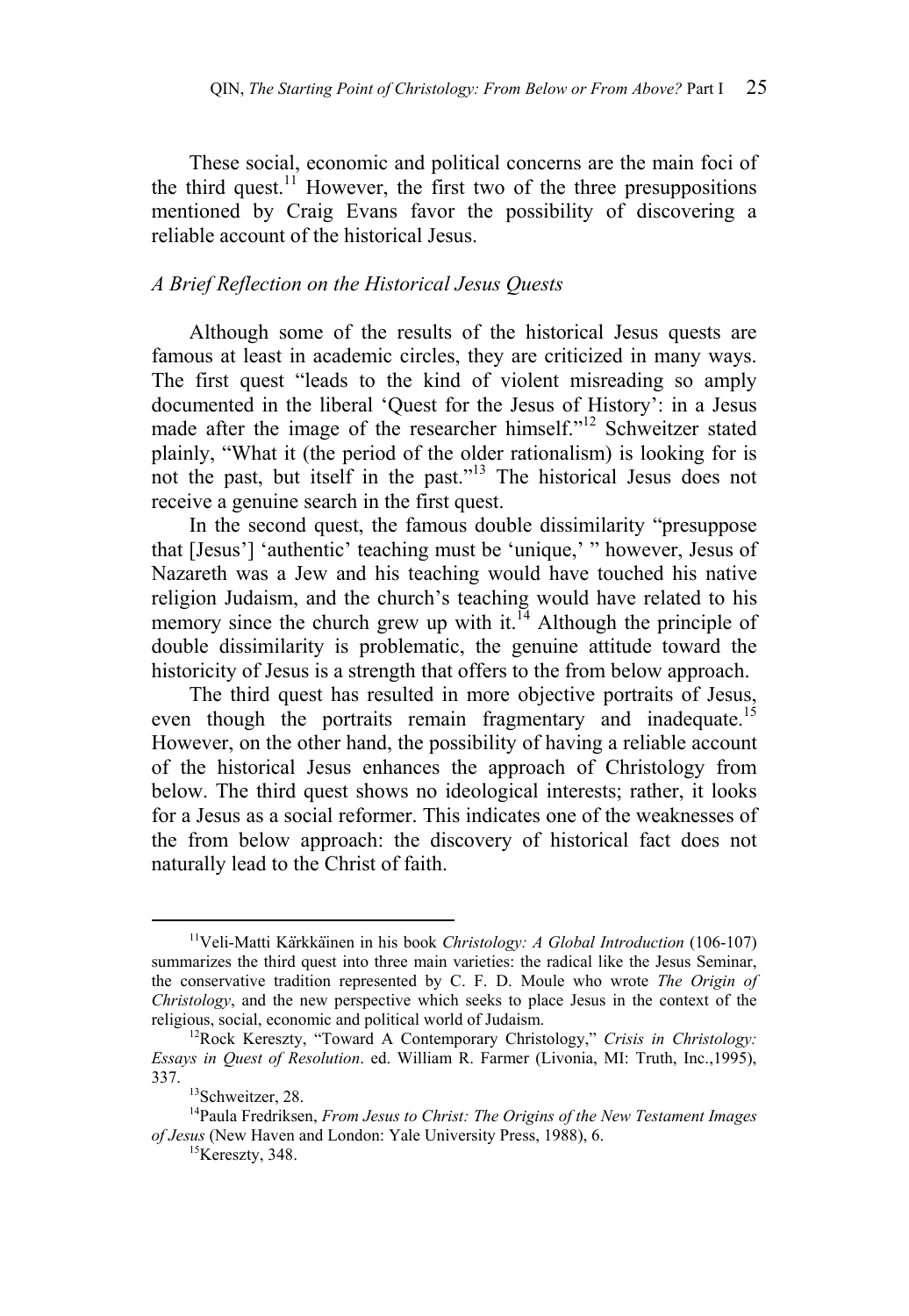#### Arguments for Christology From Below

Generally speaking, in our contemporary atmosphere, the earthly Jesus as the starting point of Christology is preferred. This is mainly because: first, Christology from above goes hand in hand with the presupposition of Jesus' divinity and it is expressed in an abstract, concise way, which does not fit well in the contemporary world; second, Christology from below starts from the concrete Jesus and moves toward the Christ of faith, which is a logical and beneficial procedure.<sup>16</sup> In contrast, Robert A, Krieg describes the approach of Christology from above:

Christology from above begins with the second Person of the Trinity, with the preexisting divine Word in relation to the Father and the Holy Spirit. This methodology then proceeds "downward" to the Incarnation, to the event in which the Word or Logos became man in Jesus Christ. Finally, this approach to Christology draws our attention to how the Word made flesh suffered and died for our sins, and then rose from the dead and return to God's "right hand."<sup>17</sup>

According to Erickson, James D. G. Dunn, addressing Philippians 2:6-11, which describes the preexistence of Christ, "argues that this straightforward interpretation rests on the assumption that Christ's preexistence was taken for granted by Paul's readers; it was, then, not a conclusion from the available data, but a presupposition already accepted."<sup>18</sup> Although Paul's readers might presume Christ's preexistence, many, if not most, people in our contemporary world do not have that presupposition. Therefore, taking the second person of the

<sup>&</sup>lt;sup>16</sup>This is my summary from many scholars' opinion. These two reasons are so general that it is difficult to credit them under a specific scholar. According to Erickson, Wolfhart Pannenberg gives three reasons of not doing Christology from above. Two of them are similar to what I summarize here. Pannenberg's third reason is that Christology from above is possible for God but not for human beings because of human limitations. See Millard J. Erickson, *Christian Theology.* 2nd ed. (Grand Rapids: Baker Book House,

<sup>1998), 684-685.&</sup>lt;br><sup>17</sup>Robert A. Krieg, "Who Do You Say I Am? Christology: What it is & why it matters." *Commonweal* 129, no. 6 (2002): 12-13.

<sup>&</sup>lt;sup>18</sup>James D. G. Dunn, *Christology in the Making: A New Testament Inquiry into the Origins of the Doctrine of the Incarnation* (Philadelphia: Westminster, 1980), 114. Quoted in Millard J. Erickson, *The World Became Flesh* (Grand Rapids: Baker Book House, 1991), 474.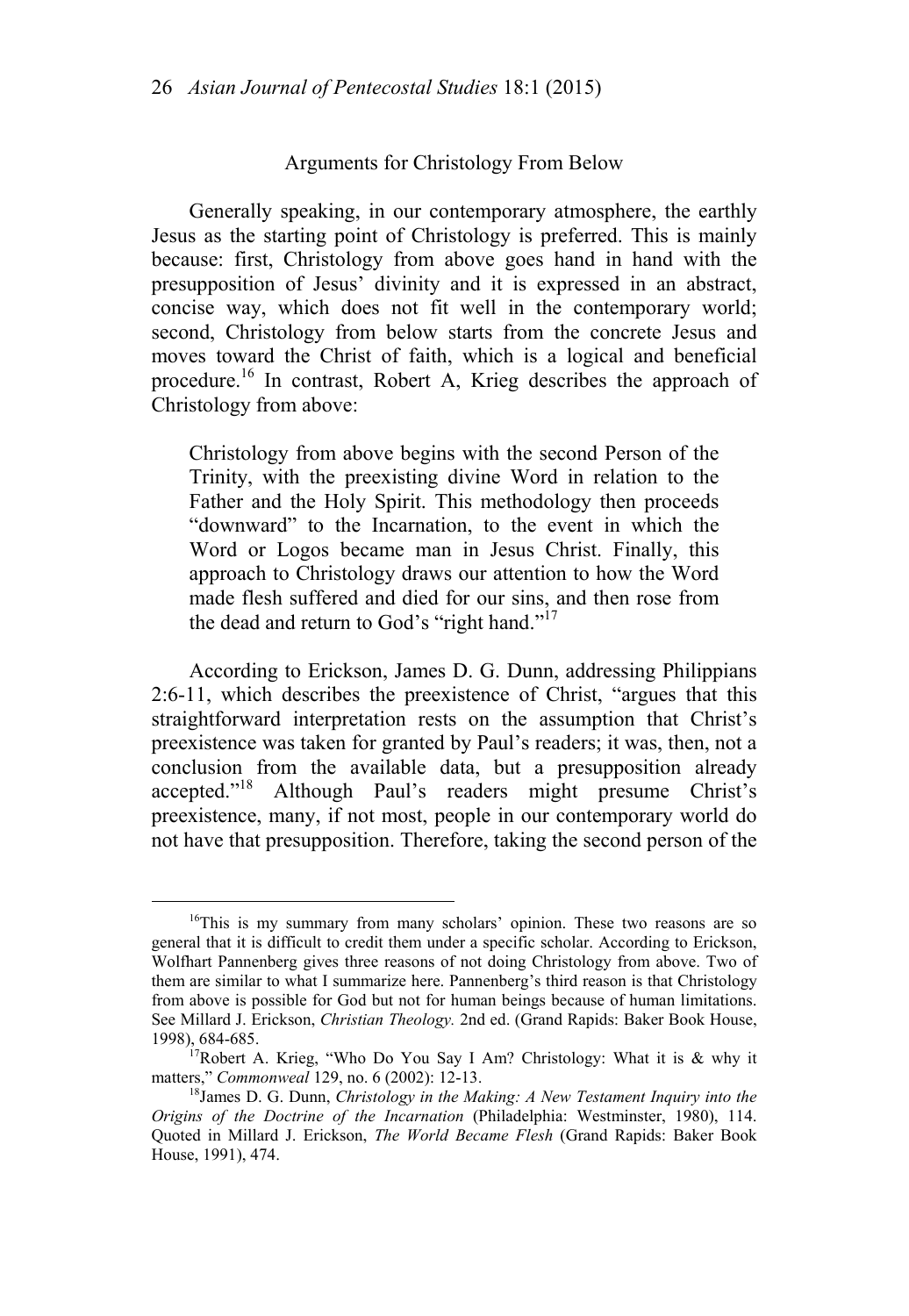Trinity as the starting point of Christology is not adequate in the contemporary context.

Many times Christology stays at the form of dogma, which is the fundamental but abstract doctrine of the Christian faith. G. C. Berkouwer discusses whether the Chalcedonian Creed is the terminal point of Christology. According to Berkouwer, Honig says, "the doctrine of the Person of the Mediator, as it has been formulated by the church, is incapable of further development."19 Berkouwer responds to the issue, "For the Scriptures are richer than any pronouncement of the church, no matter how excellent it be and how faithfully it has been formulated in subjection to the Word of God."20 In other words, church dogma lacks the riches found in the Scriptures. A dogma "can only be adequate in its adjustment of certain abstract concepts. $"^{21}$  If the focus is on abstract dogma, the concrete contents in the Scriptures may be underestimated. When the concrete contents of the Scriptures are somewhat underestimated or even ignored, the riches of the Scriptures are actually lost. In our contemporary world, due to modern developments and lifestyles, people are inclined to work and understand in concrete and analytic forms rather than in a compositive manner. Abstract dogma, therefore, cannot be easily grasped by modern people. This discussion does not depreciate or deny the presupposition of Christ's preexistence and the abstract language of dogma but points out their inadequacy in constructing Christology in the contemporary world. The formula was not wrong but limited to its own sphere of thought; therefore it needs to find new expression to suit new circumstances<sup>22</sup>

Christology from below is in opposition to Christology from above: it starts from the earthly Jesus and moves toward the Christ of faith.<sup>23</sup> The from below approach has been advocated primarily due to an understanding of human experience. Thompson offers a reasonable statement, "For better or worse we exist in a present moving into the future, and the only way in which the Christian past can become

 <sup>19</sup>A. G. Honig, *De person van den Middelaar in de nieuwere Duitsche dogmatiek*, 1910, 74. Quoted in G. C. Berkouwer, *The Person of Christ* (Grand Rapids: Wm. B.

<sup>&</sup>lt;sup>20</sup>G. C. Berkouwer, *The Person of Christ* (Grand Rapids: Wm. B. Eerdmans Publishing Company, 1954), 91.<br><sup>21</sup>Alfred North Whitehead, *Religion in the Making* (New York: Evelyn Whitehead,

<sup>1954), 126.&</sup>lt;br> $22$ Ibid., 131.

<sup>&</sup>lt;sup>23</sup>Whether starting from the earthly Jesus can arrive at the Christ of faith is another question.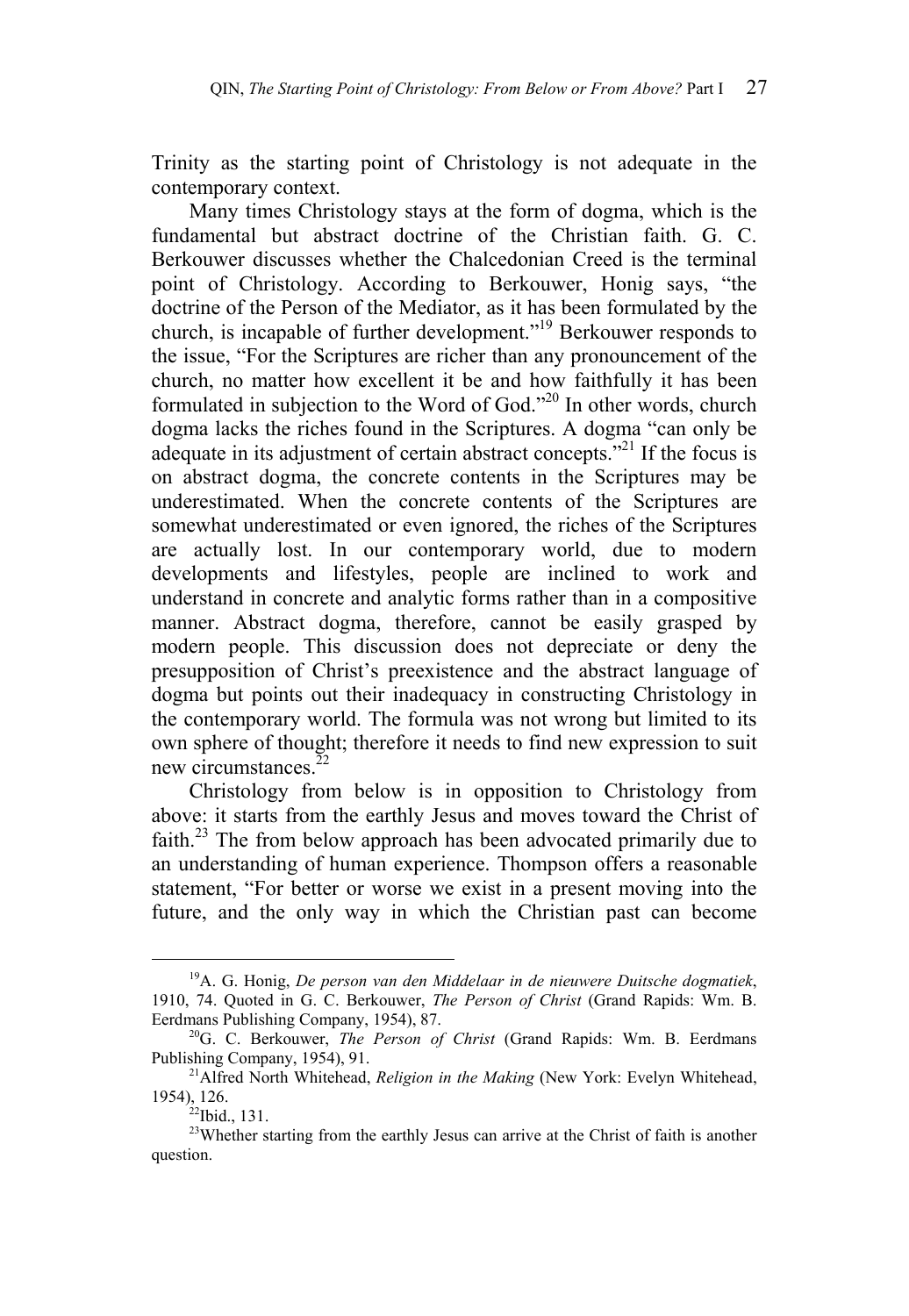contemporary for us is if it finds an echo within our own experience.<sup> $24$ </sup> Through our Christian experience today we may understand better the experiences of Jesus and his first disciples. In the other direction, the experiences of Jesus and his disciples may shed great light on our Christian understanding today  $-$  they tell us the past and what we can expect and experience today. The from below approach, which pays primary attention to the narratives of the historical Jesus, provides human beings a better understanding of Jesus.

Wolfhart Pannenberg makes a significant contribution to the from below approach in his book *Jesus - God and man*. For Pannenberg, the obvious reason of starting Christology from the earthly man Jesus, as Tokiyuki Nobuhara summarizes, is that "through the resurrection of Jesus from the dead, God the Father has confirmed, legitimated, and verified Jesus' earthly claim to authority."<sup>25</sup> In other words, we can arrive at Jesus' divinity only when we have seen the Easter event. As human beings, we observe God's revelation in the process of human history.

Instead of emphasizing the legitimacy of a historical approach as Pannenberg does, Jon Sobrino, in his work *Christology at the Crossroad,* emphasizes the practical reasons of Christology from below: 1) starting from the historical Jesus maintains the concrete Christian faith and prevents it from turning into religion;  $2^6$  2) the earthly Jesus revealed a very concrete path of "filiation"; human beings have been shown that path therefore can follow Jesus and become children of  $God<sup>27</sup> Namely, people can become Jesus' disciplines when$ they can observe the vivid picture of how Jesus obeyed the Father rather than observe abstract and static dogmas. Dietrich Bonhoeffer highly valued the man Jesus as an example for Christian discipleship, "Just as Christ is Christ only in virtue of his suffering and rejection, so the disciple is a disciple only in so far as he shares his Lord's suffering and rejection and crucifixion."<sup>28</sup> While suffering and rejection is only

<sup>&</sup>lt;sup>24</sup>Thompson, *The Jesus Debate: A Survey and Synthesis*, 53.<br><sup>25</sup>Tokiyuki Nobuhara, "Analogia Actionis: A New Proposal for Christology 'From Below'," *Union Seminary Quarterly Review* 39, no. 4 (1984): 269.

<sup>&</sup>lt;sup>26</sup>Jon Sobrino, *Christology at the Crossroads: A Latin American Approach* 

<sup>(</sup>London: SCM Press, 1978), 275.<br><sup>27</sup>Ibid., 340. Although Sobrino uses "become children of God" here, in many other places of the book he emphasizes "become Jesus' good disciples."

<sup>&</sup>lt;sup>28</sup>Dietrich Bonhoeffer, *The Cost of Discipleship*. Translated from the German *Nachfolge* first published by Chr. Kaiser Verlag Munchen by R. H. Fuller, with some revision by Irmgard Booth. London: SCM Press, 1959. First Touchstone edition, (New York: Simon & Schuster, 1995), 87.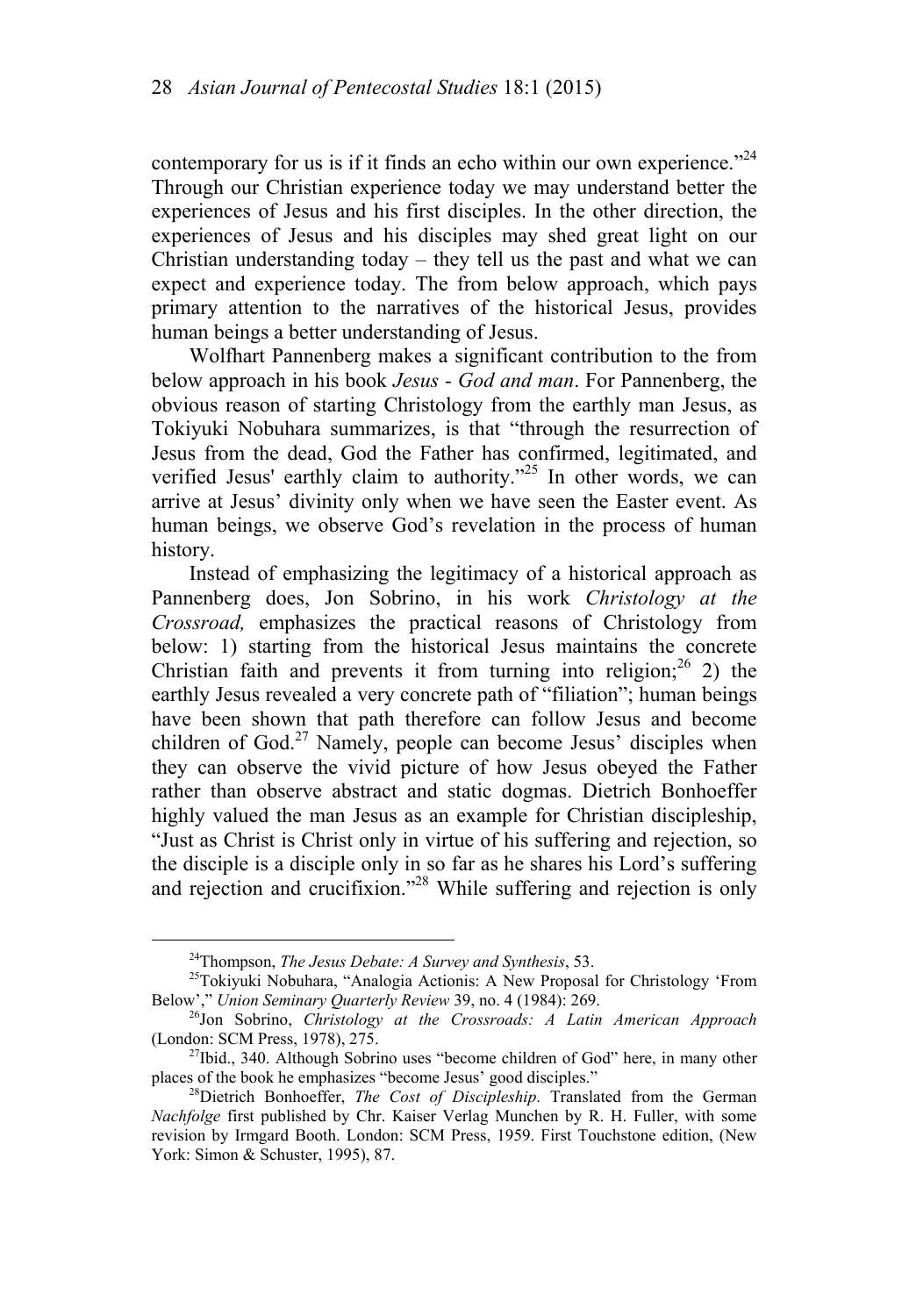part of Jesus' experience, the whole picture of the earthly Jesus as at least depicted in the New Testament gives people a concrete model and numerous inspirations for Christian living.

Dealing with the issue of the necessity of history for Christology, a scholar like Dale C. Allison downplays the role of history in the Christian faith. Allison emphasizes that faith does not need much history. He explains, "So if meaning is to stay after history has gone, the former cannot inevitably depend on the latter…The Synoptics are not primarily records of what Jesus actually said and did but collections of impressions."29 Allison supports his point, "The larger the generalization and the more data upon which it is based, the greater our confidence; the more specific the detail and the fewer the data supporting it, the more room we have for doubt. $130$  After trying to do justice to a general and blurred picture of Jesus, Allison casts a proposal saying that New Testament narratives are parables.<sup>31</sup> Allison somewhat successfully proposes that Jesus' disciples and the New Testament writers were not able to remember every single detail of all events in the New Testament. However, since Jesus' disciples could still record what Jesus said and did, even though this might not be historically accurate, it is not a corollary to claim that New Testament narratives are theological parables, which inherently have no historical basis at all. The gospels were redacted according to theological concerns. However, this does not imply that the gospels are nonhistorical. Sobrino explains the danger of downplaying history in the Christian faith, "Whenever Christian faith focuses one-sidedly on the Christ of faith and wittingly or unwittingly forgets the historical Jesus, and to the extent it does that, it loses its specific structure as Christian faith and tends to turn into religion."32 By "turn into religion" Sobrino means turning into religion that has no concrete historical basis but is just a product of human reasoning. Christian faith should be "historical and real in the this-worldly sense rather than magical, superstitious, and gnostic."33 Magical, superstitious and Gnostic belief is often associated with the abuse of imagination. Rational religions at best are just products of human wisdom. They may lead people to some kind of

 <sup>29</sup>Dale C. Allison, *The Historical Christ and the Theological Jesus* (Grand Rapids, MI: William B. Eerdmans Publishing Company, 2009), 35, 95. <sup>30</sup>Ibid., 62.

 $31$ Ibid., 66.

<sup>&</sup>lt;sup>32</sup>Sobrino, 275. See Sobrino's explanation of the difference between Christian faith and religion (275-278).<br><sup>33</sup>William M. Thompson, "'Distinct but Not Separate': Historical Research in the

Study of Jesus and Christian Faith," *Horizons* 21, no. 1 (1994): 135.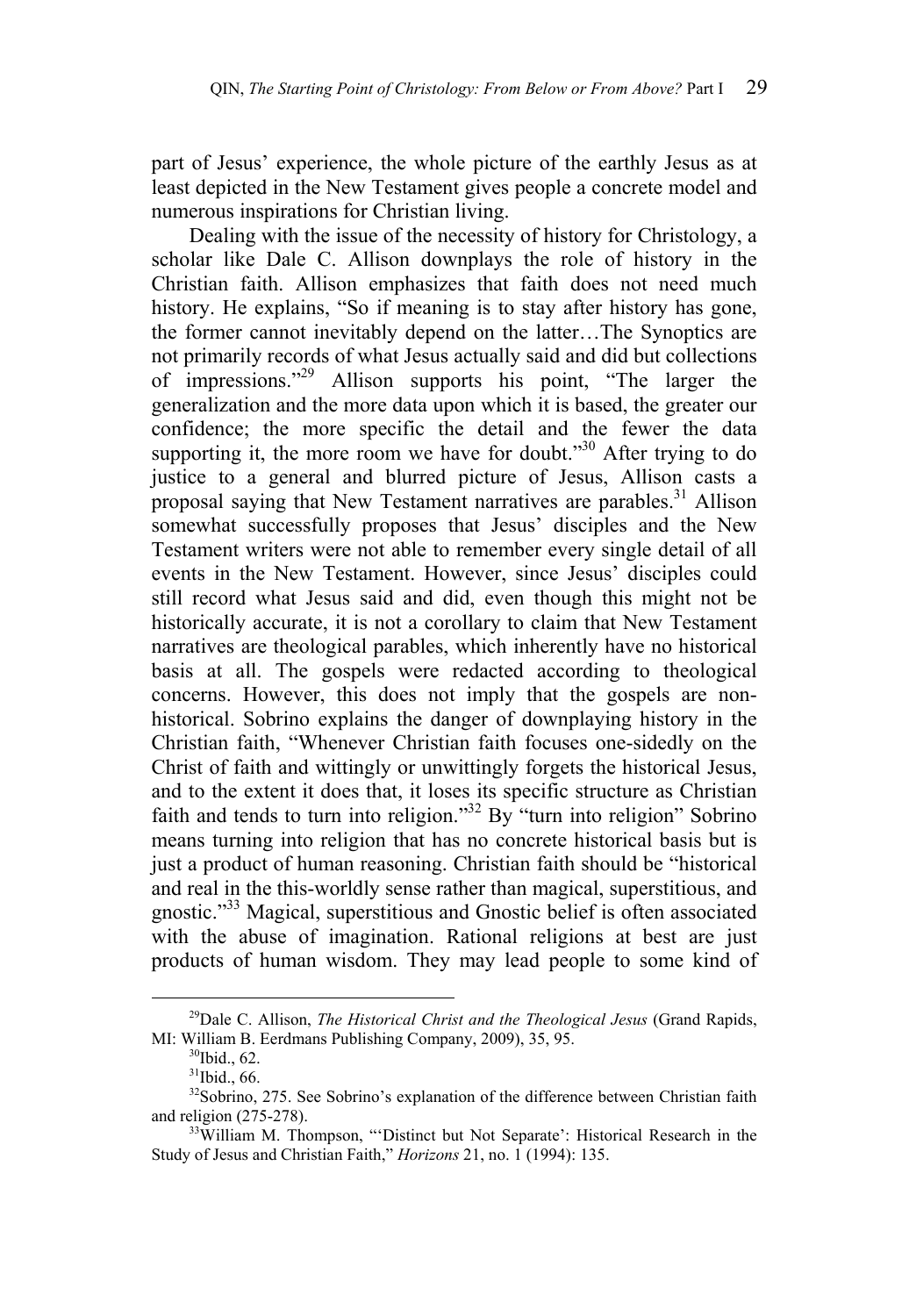extreme mental and intellectual satisfaction and depreciate historical basis. The Christian faith has basis in historical events such as Jesus' incarnation, actual resurrection, etc. Since God's revelation occurred in human history, seeking to interfere with the unfolding of historical truth is trying to stop the process of revelation.<sup>34</sup> Although we know history through limited available materials that we possess today, the truth of God is indeed revealed in history. The historical basis of faith shall not be downplayed just because we are not living in the past. Today will become tomorrow's past, but by no means will today be depreciated in the future. The from below approach, which pays much attention to the historical Jesus, $35$  is at a vantage point to maintain the necessity of history for the Christian faith.

#### Weaknesses of Christology From Below

Christology from below has certain limitations when it is tied to historical study and history. Limitation is not necessarily weakness, but it can be considered a disadvantage. Allison elaborates how weak historical study is in pursuing the historical Jesus. He makes three strong points: 1) scholars<sup>36</sup> never have consensus on the results of their historical study on Jesus; 2) nobody including scholars can actually eliminate their personal predilection while doing historical study; 3) Jesus' disciples were not able to remember and then record what exactly Jesus said and did due to human limitation, therefore, the New Testament account of Jesus is not historically accurate.<sup>37</sup> The limitations of historical study can be seen in the quests for the historical Jesus.

The first limitation is the lack of a suitable standard for historical study. Explaining the modern method of gaining knowledge, Joseph Ratzinger says,

 $34P$ Paul Johnson, "An Historian Looks at Jesus" ed. Farmer, 28.  $35$ The historical Jesus and the gospels as historical records are not exactly the same thing. No matter the historical Jesus is studied based on the gospels or plus something else, it does not affect the point here: focus on the earthly man Jesus (as recorded in the gospels, if you may confine), therefore maintain the necessity of historical basis of the Christian faith. 36Allison does not explain whether all scholars or scholars from certain branches do

not have consensus.<br><sup>37</sup>Allison, 8-21, 53-78.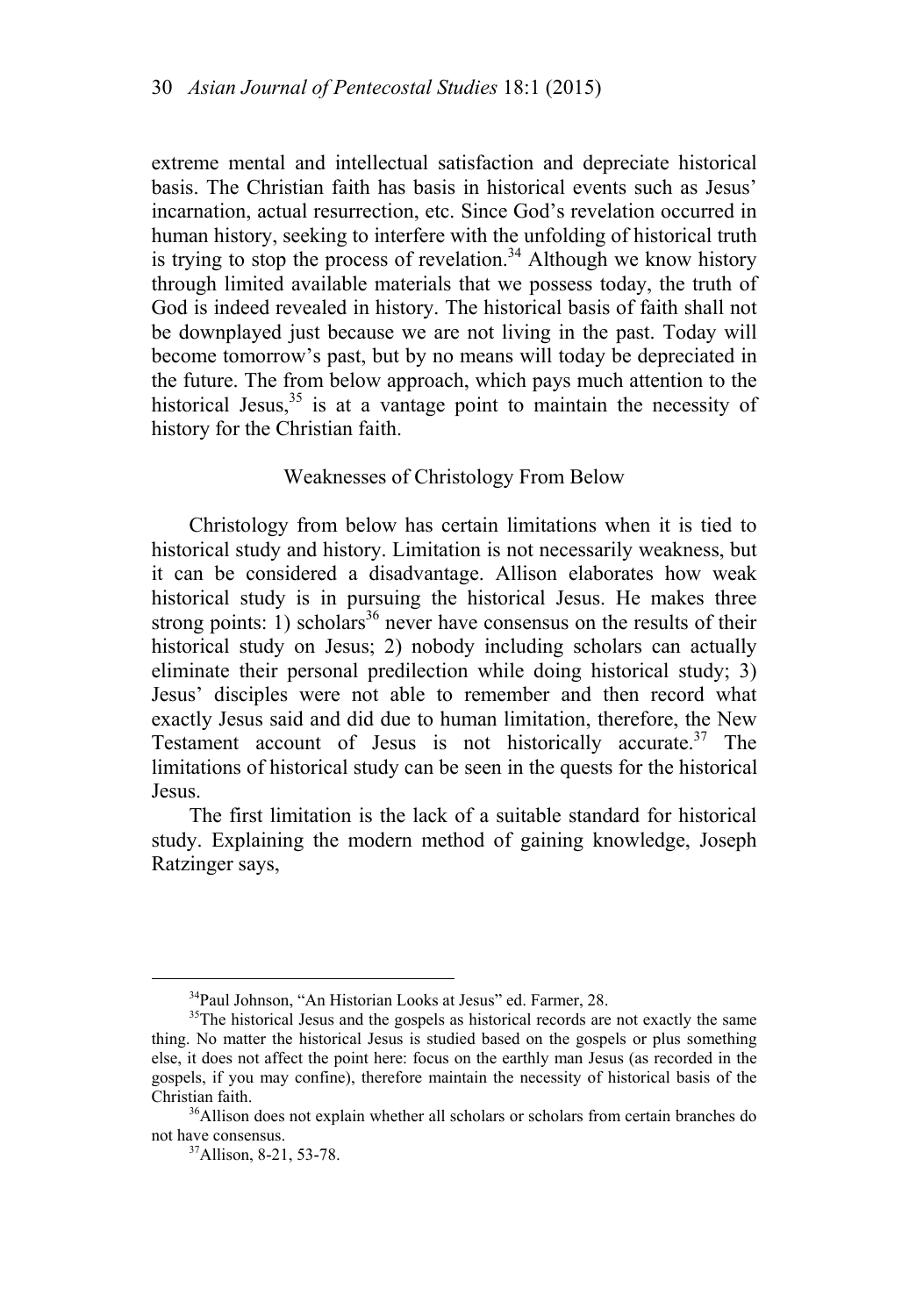In the final analysis all that man could really know was what was repeatable, what he could put before his eyes at any time in an experiment. Everything that he can see only at second hand remains the past and, whatever proofs may be adduced, is not completely knowable. Thus the scientific method, which consists of a combination of mathematics (Descartes!) and devotion to the facts in the form of the repeatable experiment, appears to be the one real vehicle of reliable certainty.<sup>38</sup>

Here Ratzinger addresses the modern methodology of gaining certain knowledge. Because history is unrepeatable and is not subject to experimentation, gaining any certain historical knowledge through the modern method is hopeless. However, because history is unrepeatable, it is a soft science and thus should not be proved according to the standard of modern hard science. Even so, it is not easy to define by what standard history should be proved. Not addressing the issue of what standard historical studies should employ, Martin Kahler states startlingly, "we have no sources for a biography of Jesus of Nazareth which measure up to the standard of contemporary historical science."<sup>39</sup> Normally speaking, an active claim bears the burden of proof while a simply passive denial does not.<sup>40</sup> Introspectively, I would say that this saying of Kahler does not bear the burden of proof. Because the New Testament is not a historical document that mainly intends to record historical facts we do not see the whole picture of the historical Jesus. Jesus' first disciples saw a larger picture of the historical Jesus.

This gives way to the question of how much history do we need and how much do we want. From a conservative standpoint, it is correct to say that the New Testament narratives on Jesus are sufficient for the Christian faith. However, if we saw a bigger picture of the historical Jesus, would we still understand Jesus Christ in the same way or to the same level as we do now? Even Today we come to different understandings and theologies based on the same New Testament

<sup>&</sup>lt;sup>38</sup>Joseph Ratzinger, *Introduction to Christianity*, trans. J. R. Foster (New York: The Seabury Press, 1979), 27.

<sup>&</sup>lt;sup>39</sup>Martin Kahler, *The so-Called Historical Jesus and the Historic Biblical Christ*, Translated and ed. Carl E. Braaten (Philadelphia: Fortress Press, 1964), 48.<br><sup>40</sup>This is better considered to be a legal principle rather than an academic opinion

that I learned when I was in law school. Even as an academic opinion, it is already wellknown to be adopted as legal principle. The situation does not allow me to trace the source, which is my legal textbook in Chinese version and in China.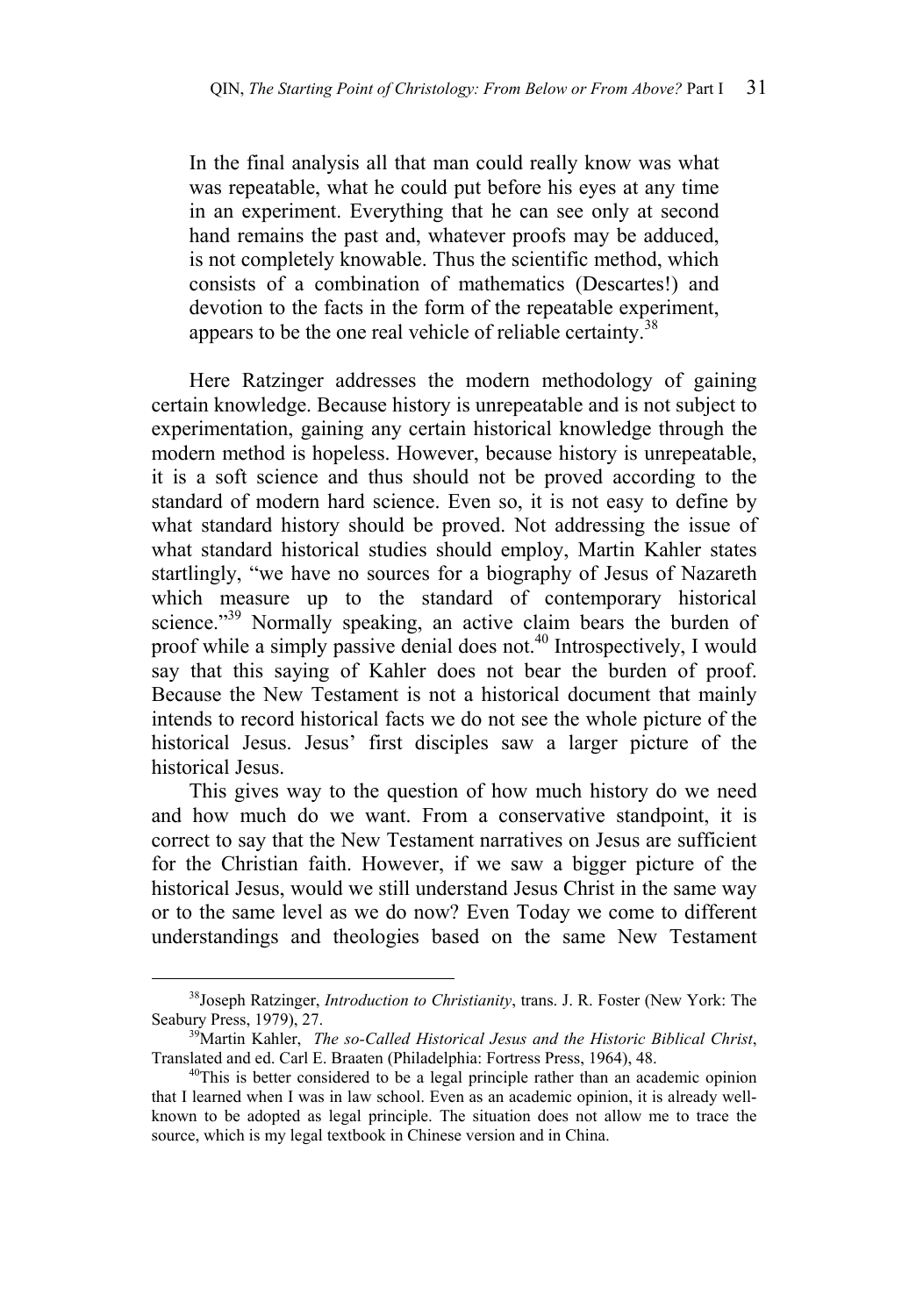narratives of Jesus. Thus, there is always an impetus to discover a larger or more authentic picture of the historical Jesus, or a deeper understanding based on the New Testament narratives. Martin Kahler and C. F. D. Moule, through their works *The so-Called Historical Jesus and the Historic Biblical Christ* (Kahler) and *The Origin of Christology*  (Moule) indicate the conservatives' interest in an authentic account of the historical Jesus. The result of their and other conservatives' work on the historical Jesus may be endless debates. $41$ 

The third historical Jesus quest has no ideological interest but this can result in a trap because this quest is only interested in the human figure Jesus without paying heed to the fact that he was and is proclaimed as Christ. In response to this, Martin Kahler states, "The truly historic element in any great figure is the discernible personal influence which he exercises upon later generations," and for Jesus, his influence is the faith of his disciples.<sup>42</sup> In other words, if the historical Jesus has nothing to do with the Christ of faith who has impacted history for centuries, if Jesus was just, at best, a social reformer (and a failed one) in the first century Palestinian world, why bother to study such an insignificant figure? Jesus impacts history as someone who was and is believed to be the only Lord and Savior of mankind. Historical study will be caught in a meaningless trap when it looks only for historical facts.

A further limitation of historical study is its failure to connect the Jesus of history to faith. Although I discussed earlier that faith must have a basis in history, history in itself does not naturally lead to faith. Ratzinger distinguishes belief (faith) from fact (history) and says that belief cannot be laid on the table as fact.<sup>43</sup> Ratzinger goes further to say,

Belief or faith is not knowledge in the sense of practical knowledge and its particular kind of calculability. It can never become that, and in the last analysis it can only make itself ridiculous if it tries to adopt its methods. But the reverse is true too: calculable practical knowledge is limited by its very nature to the apparent, to what functions, and does not

<sup>&</sup>lt;sup>41</sup>Debates can be among the liberals, among the conservatives even though they share many basic consensuses, and between the liberals and the conservatives.  $\frac{42}{4}$ Kahler, 63.

<sup>43</sup>Ratzinger, 40.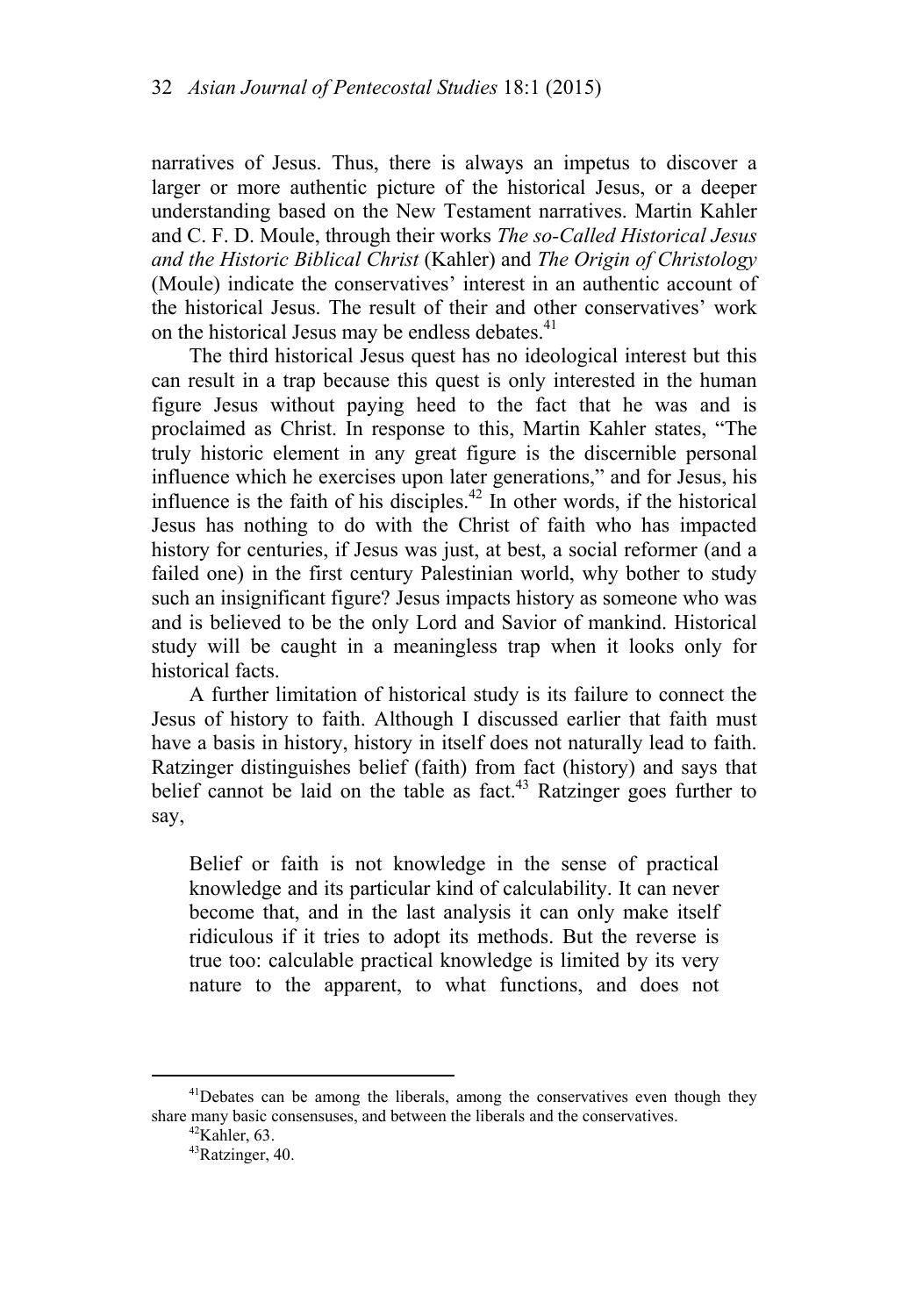represent the way in which to find truth itself, which by its very method it has renounced.<sup>44</sup>

So history does not inherently generate faith. In fact, people commonly come to different conclusions based on the same phenomenon. When Jesus cast out demons, the Pharisees said, "he casts out the demons by the ruler of the demons" (Mat. 9:34 NASB). When Peter confessed that Jesus was the Son of the living God, Jesus replied, "flesh and blood did not reveal this to you, but My Father who is in heaven" (Mat. 16:17b NASB). Christology from below, while focusing on historical fact as the starting point, may not pay enough attention to explaining the leap from historical fact to faith.<sup>45</sup> While historical study aids us in looking for the earthly Jesus, Christology from below is in need of a divine aid for the leap of faith.<sup>46</sup> Actually, even Jesus' first believers did not encounter the earthly Jesus with a blank mind; because of their background in Judaic dogma and the Old Testament, when they saw Jesus claimed to forgive sin, they connected it with God as the only One who forgives  $\sin^{47}$ . Those using the modern from below approach do not normally have a Judaic background. Thus, if the from below approach does not take Jesus' divinity as a presupposition and if modern people cannot rely on divine inspiration, they are greatly disadvantaged compared to Jesus' first believers and unable to connect their knowledge of history to faith.

A final weakness of historical study is that no one can actually eliminate personal presupposition while doing it. $48$  One's presupposition may predetermine the result of the study: Christology from below will move to conclude either Jesus was a mere man or that he was the God and man Jesus Christ. As mentioned earlier, the nature of historical study and history is the objective limitation in Christology from below, but personal presupposition may become the subjective weakness. For example, personal presupposition determines how one perceives the miracle narratives in the New Testament. Since there is

 <sup>44</sup>Ibid., 46.

<sup>&</sup>lt;sup>45</sup>For example, Nobuhara Tokiyuki points out that Pannenberg "does not analyze the content of the Easter event itself in relation to the disciples' confession of Jesus as the Christ." In other words, Pannenberg does not explain what made the disciples' leap from the historical Easter event to faith. See Tokiyuki Nobuhara, "Analogía Actionis: A New

<sup>&</sup>lt;sup>46</sup>Surely, besides divine aid (God's initial work), man's choice of accepting Jesus as Lord and Savior is needed.<br><sup>47</sup>Kay Fountain, Asia Pacific Theological Seminary, 2012.

<sup>48</sup>Allison, 8-21, 53-78.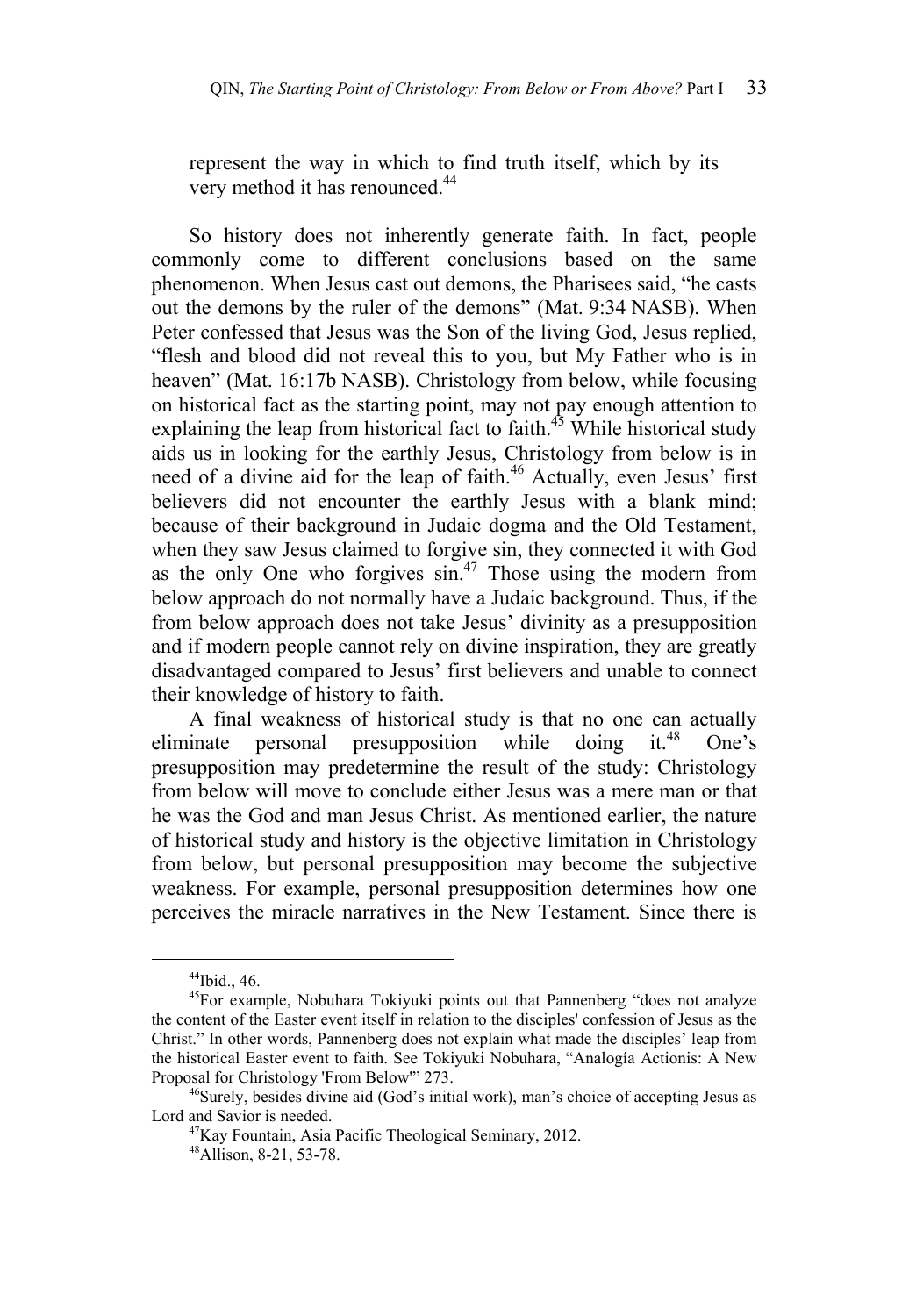no way to prove the miracles scientifically, even though they were witnessed by multiple eyewitnesses, one's presupposition determines whether he/she accepts these multiple eyewitness accounts.

## **The From Above Approach**

# Arguments for Christology From Above

Christology from above was the dominant approach in the Church for a long time in the past when the question of the historical Jesus was not in hot debate. Emil Brunner plays an important role in supporting Christology from above in modern times. He claims, "Christian faith springs only out of the witness to Christ of the preached message and the written word of the Scriptures. The historical picture is indeed included in the latter . . . ; but this picture itself is not the basis of knowledge."<sup>49</sup> With this as the prior point, "inevitably the preference for the Synoptic Gospels and for the actual words of Jesus, which was the usual position of the last generation, will disappear."50 Erickson summarizes another point made by Brunner: to know "Christ in the flesh" (God incarnate) is to know something more than "Christ after the flesh" (the Christ known by the historiographer with the method of research).<sup>51</sup> In other words, faith is beyond observation of facts. To Brunner, Christian faith is not based on historical facts. Faith does not come from the historical Jesus event. Rather, faith comes from the image of Jesus Christ preached by the Church. Therefore, starting Christology from the second person of the Trinity is preferred.

Ratzinger advocates the from above approach from an "ontological" perspective:

The real being of the man Jesus remains static behind the event of "being-God" and "being-Lord", like the being of any man, fundamentally untouched by the event and only the chance kindling-point at which it comes to pass that for some one as he hears the Word an actual encounter with God himself becomes reality.<sup>52</sup>

 <sup>49</sup>Brunner, 158.

 $50$ Ibid., 172.

<sup>&</sup>lt;sup>51</sup>Erickson, *Christian Theology*, 683.<br><sup>52</sup>Ratzinger, 169.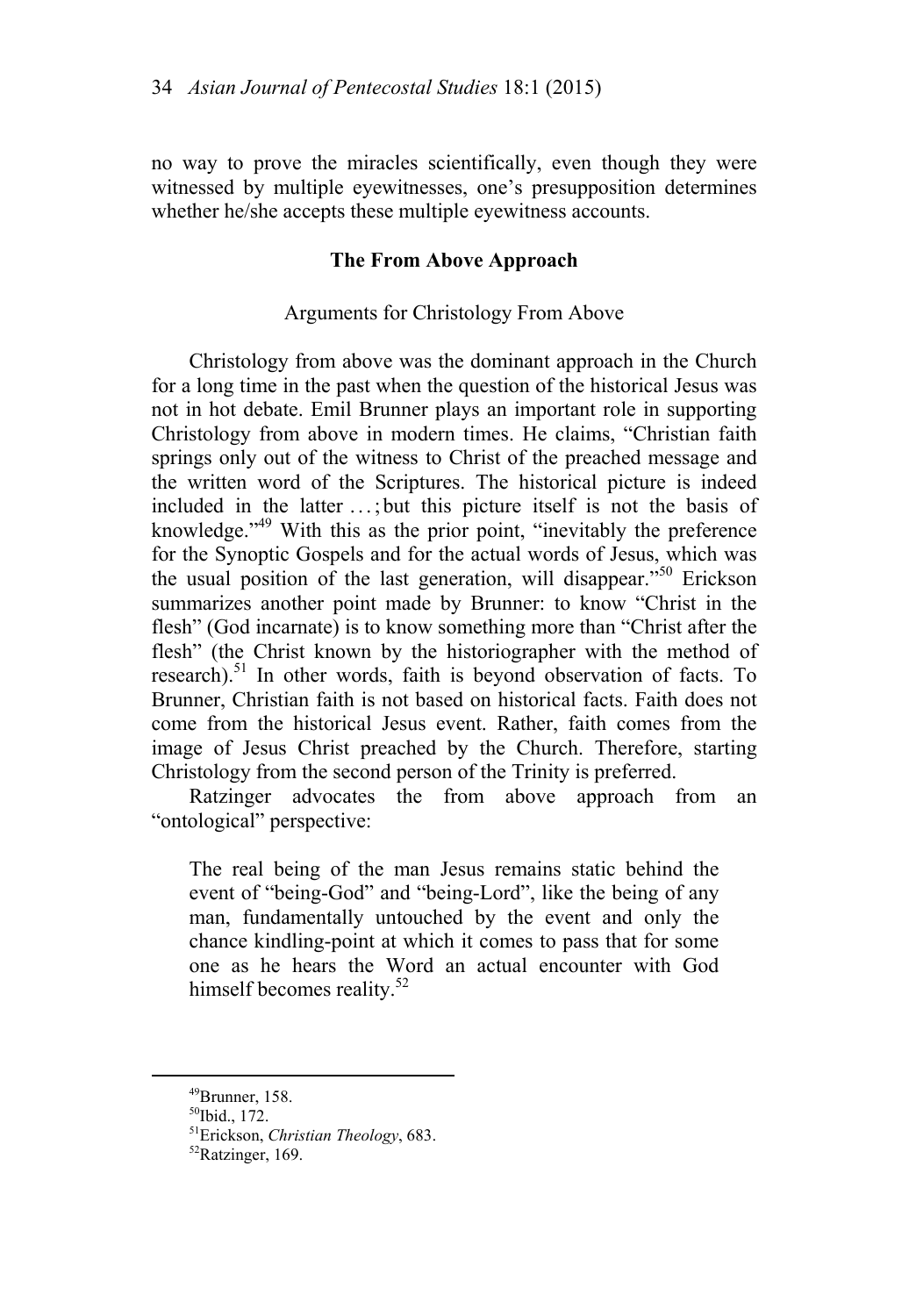Ratzinger goes further, "Phenomenology and existential analysis, helpful as they are, cannot suffice for Christology."<sup>53</sup> In other words, although historical facts and studies are helpful, they are not sufficient for Christology. The from below approach does not appreciate the "ontological" identity of Jesus as Christ from the very beginning. Because Jesus' "ontological" identity exists from the very outset, the from above approach advocates starting Christology from Jesus' divinity. Since Jesus' divinity is accepted as a presupposition, the from above approach is committed to a genuine supernaturalism, which is sometimes missing in Christology from below.<sup>54</sup>

Besides Brunner and Ratzinger, some other scholars define or argue for the from above approach from other angles. Starting Christology from above needs a doctrine or dogma to start with since Christ's divinity is expressed in a form of doctrine or dogma. Sobrino says, "A dogma is a doxological formulation that marks the culmination of a whole process of Christian living and Christian reflective thinking."<sup>55</sup> In the early church history, dogmas emerged due to the living and reflective thinking of the church fathers, and the dogmas were based on the living and reflective thinking of Jesus' first disciples. When a dogma emerges, it plays a role that cannot be replaced by specific Christian experience and thinking. In the biblical context, a dogma plays a role that cannot be replaced by specific narratives in the Bible. When a dogma functions, it does not appear in a form of process such as historical stories. Concrete stories, or thinking, do not formulate and systematize the Christian belief into rational or confessional concepts that bring certain benefits like "vivid realization, effectiveness, apprehension of width of scope, and survival."<sup>56</sup> For example, the doctrine of Trinity is the result of systematizing many concrete narratives concerning Jesus and many sayings about God and the Holy Spirit. Once the doctrine of Trinity is formed, it gives a rational understanding of the triune God that cannot be concluded from a specific narrative of Jesus or a specific saying regarding God or the Holy Spirit. By the same token, the doctrine that Jesus was both fully God and fully man is the result of systematizing many narratives concerning Jesus, and specific narratives do not plainly state this doctrine. Therefore, dogma can function in its own way and definitely

<sup>&</sup>lt;sup>53</sup>Ibid., 170.<br><sup>54</sup>Erickson, *Christian Theology*, 688.

<sup>&</sup>lt;sup>55</sup>Sobrino, 324. Although pointing out some benefits of the from above approach, Sobrino in the book argues for a from below approach.<br><sup>56</sup>Whitehead, 57, 122.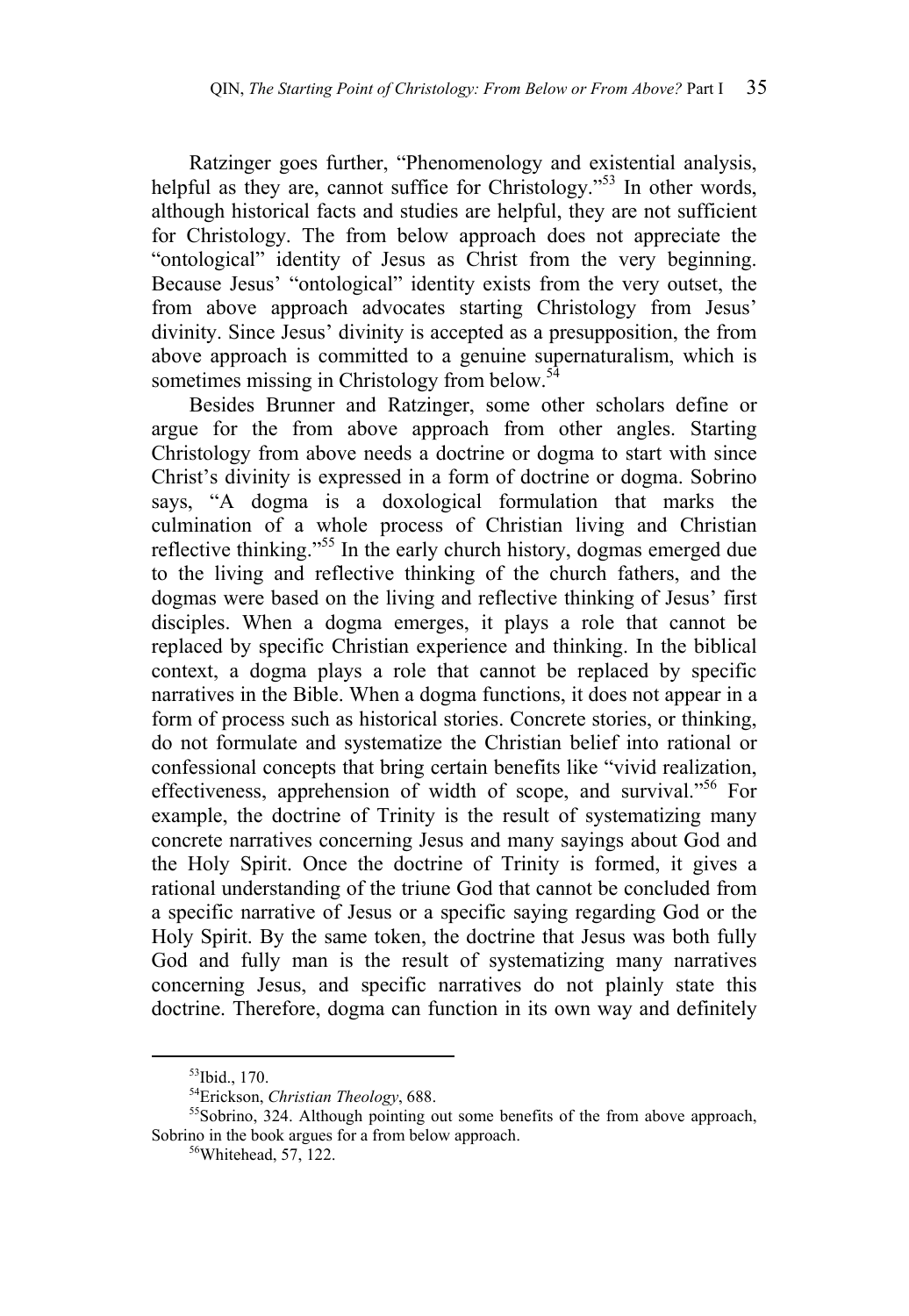bring certain benefits. The Apostle's Creed, the Nicene Creed and the Chalcedonian Creed are the examples of dogma that make Christ the second person of the Trinity as the starting point of Christology. If we look into only concrete stories about Jesus without consulting dogma or creed, we lose certain benefits. Since Christology from above starts with dogma, the advantage of dogma is used by the from above approach.

Sobrino explains that some Christian doctrines are the products of early Christian apologists' combat against Hellenistic philosophers.<sup>57</sup> Likewise, doctrines and dogmas are the products as well as the weapons of the Church in defending its belief against heresy throughout history. When doctrines and dogmas are used as weapons for defending the Christian faith, they do not focus on the concrete stories of Jesus the earthly man. Rather, they take on the form of philosophy in order to function effectively for certain purposes.

### Weaknesses of the From Above Approach

Erickson points out two weaknesses of Christology from above: 1) the substantiality of the belief is not clear and not highly valued; 2) "without an empirical referent, the Christ of faith is somewhat unreal and vague<sup>"58</sup> To elaborate his first point, Christology from above often does not make clear and highly value who Jesus was and what he said and did in the past. We can have faith without being an eye witness of the earthly Jesus. People may obtain faith through the preached message of the Church and the Scriptures today. However, we have the preached message and the Scriptures today because there was a historical Jesus event. If there was no historical Jesus event, in order words, no God incarnate, we would not have Jesus Christ the Mediator today. To Erickson's second point, Sobrino states a similar opinion which says that central dogmas "deal with realities such as God, creation, and grace, which are not comprehensible in themselves and which cannot be adequately grasped by human understanding, even if the human being in question is a believer."59 Without a vivid example of the earthly Jesus, people cannot explain why some dogmas and doctrines are what they are. What is more, the presupposition of Jesus' divinity is not taken for granted in our contemporary context.

 <sup>57</sup>Sobrino, 287.

<sup>&</sup>lt;sup>58</sup>Erickson, *Christian Theology*, 688.<br><sup>59</sup>Sobrino, 321.